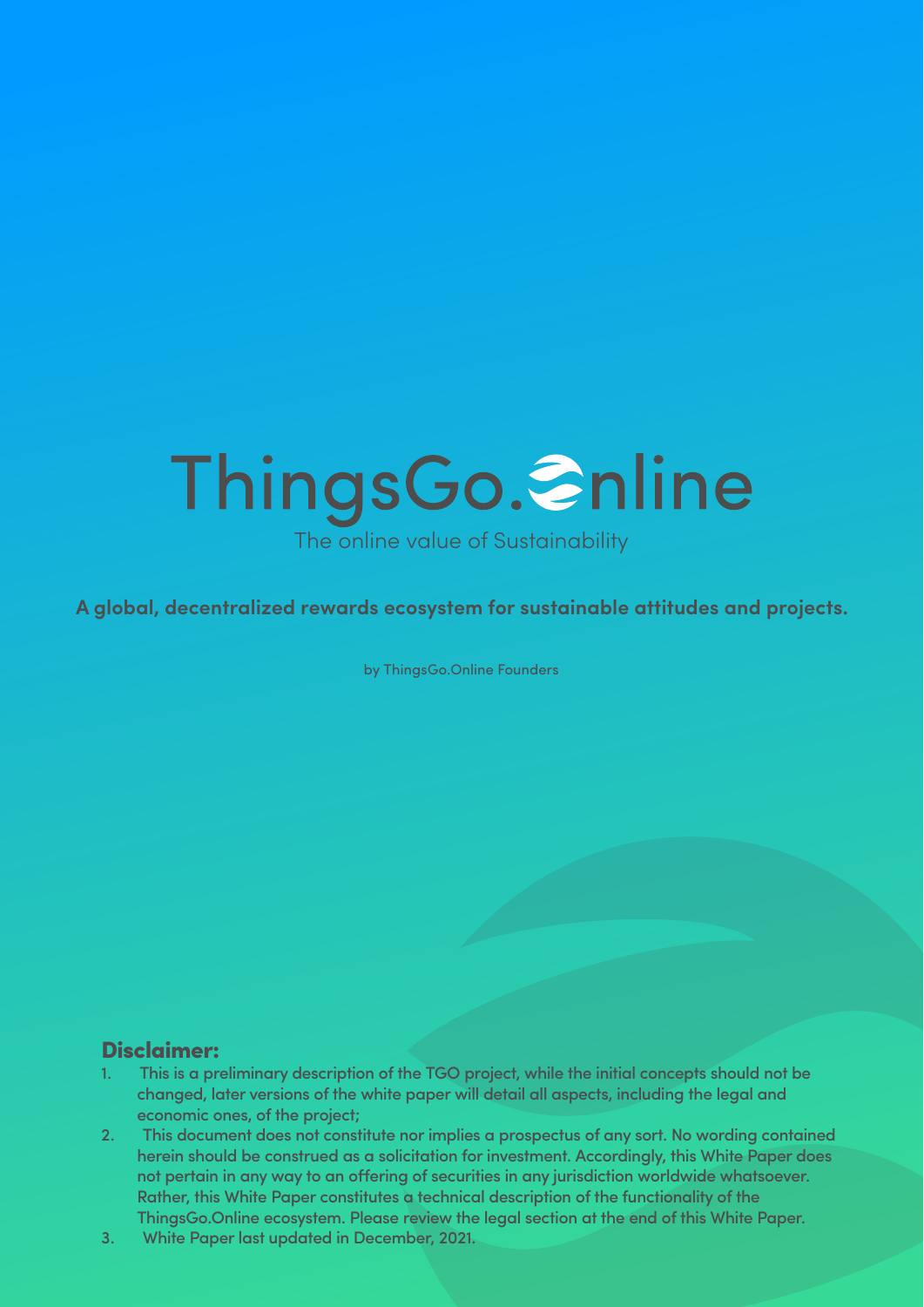# TABLE OF CONTENTS

| ● 1. Introducing the ThingsGo.Online Initiative _______________                                                                                                                                                                      |                |
|--------------------------------------------------------------------------------------------------------------------------------------------------------------------------------------------------------------------------------------|----------------|
| 1.1 Sustainability<br><u> 1989 - Johann Barn, mars eta idazlear (h. 1989).</u>                                                                                                                                                       |                |
|                                                                                                                                                                                                                                      |                |
| 2 2. Mission, Vision, Core Values, Competences _________________________________                                                                                                                                                     |                |
|                                                                                                                                                                                                                                      | 4              |
|                                                                                                                                                                                                                                      |                |
| 2.3 Core Values                                                                                                                                                                                                                      | 4              |
|                                                                                                                                                                                                                                      | 5              |
| 2 3. Tokenization 2008 - 2009 - 2009 - 2010 - 2010 - 2010 - 2010 - 2010 - 2010 - 2010 - 2010 - 2010 - 2010 - 20                                                                                                                      | 5              |
|                                                                                                                                                                                                                                      | 5              |
| 3.2 The opportunities <b>which are also assumed to the contract of the contract of the contract of the contract of the contract of the contract of the contract of the contract of the contract of the contract of the contract </b> | 5              |
| 3.3Utility and Reward Tokens <b>And Advisory Contact Contact Contact Contact Contact Contact Contact Contact Contact Contact Contact Contact Contact Contact Contact Contact Contact Contact Contact Contact Contact Contact Con</b> |                |
| 2 4. ThingsGo.Online Ecosystem<br><u> 1989 - Johann Barn, mars ar breist fan de Fryske kommunenter (</u>                                                                                                                             | 6              |
| 4.1 Blockchain and Distributed Ledgers Technologies (DLT) National Concentration 6                                                                                                                                                   |                |
|                                                                                                                                                                                                                                      | 6              |
| 4.1.2 The XRP Ledger<br><u> 1990 - Johann Stein, marwolaethau a bhann an t-Amhainn an t-Amhainn an t-Amhainn an t-Amhainn an t-Amhainn an</u>                                                                                        | 6              |
|                                                                                                                                                                                                                                      | 7              |
| 4.2.1 Architecture<br><u> 1989 - Johann Stoff, Amerikaansk politiker (</u>                                                                                                                                                           | 7              |
| 4.2.2 Giveback <sup>™</sup> : The NFT-Token of the TGO Ecosystem <u>________________________</u>                                                                                                                                     | 7              |
| 2 5. The Certifying Authority <u>Authority Authority Authority Authority</u>                                                                                                                                                         |                |
| S 6. Tokenomics                                                                                                                                                                                                                      | 8              |
|                                                                                                                                                                                                                                      | 8              |
| 6.1.1 Properties ______<br><u> 1989 - Johann Stein, marwolaethau (b. 1989)</u>                                                                                                                                                       | 8              |
|                                                                                                                                                                                                                                      | 8              |
| 6.2 TGO Token Distribution                                                                                                                                                                                                           | 8              |
| 6.3 Team Vesting Schedule                                                                                                                                                                                                            | 8              |
|                                                                                                                                                                                                                                      | 9              |
|                                                                                                                                                                                                                                      | 9              |
|                                                                                                                                                                                                                                      | 9              |
| 28. Roadmap 2008 - 2009 - 2009 - 2009 - 2010 - 2010 - 2010 - 2010 - 2010 - 2010 - 2010 - 2010 - 2010 - 2010 - 2010 - 2010 - 2010 - 2010 - 2010 - 2010 - 2010 - 2010 - 2010 - 2010 - 2010 - 2010 - 2010 - 2010 - 2010 - 2010 -        | $\overline{9}$ |
|                                                                                                                                                                                                                                      |                |
| 2 9. Supporting Companies 2008 2009 2010 2021 2022 2023 2024                                                                                                                                                                         | 10             |
|                                                                                                                                                                                                                                      | 10             |
| <b>&amp; 11. References</b>                                                                                                                                                                                                          | 10             |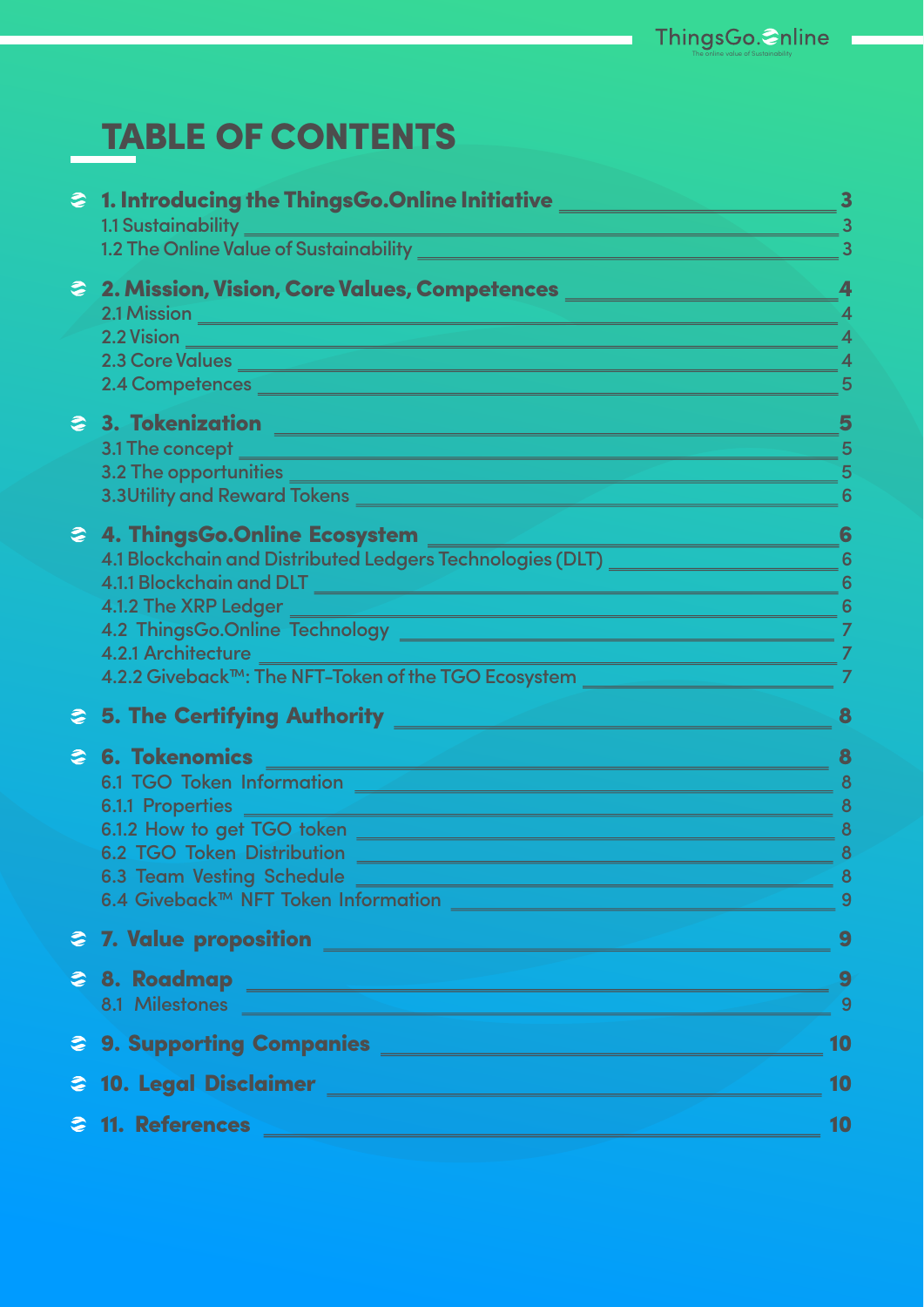# **The ThingsGo.Online Ecosystem**

Version 01

# 1. Introducing the ThingsGo.Online Initiative

#### 1.1 Sustainability

With the increasing focus on socially and environmentally responsible companies, it is increasingly becoming apparent that a company thriving in a changing world would have to integrate sustainability issues. Therefore, the concept of Sustainability has gained significant attention and investment from global organizations and government from the last years, and this topic is likely to be a strong determinant in the course of future economies. Considering the increasing demand from the society, countries are more likely to make economic policies that are tied to the environment. Sustainable Investing is a form of investing that aligns investment analysis and asset allocation with environmentally & socially responsible activities and projects to yield long-term sustainable returns. Several factors point to the long-term returns from sustainable investing, when compared to conventional financial investment. In that way, companies are increasingly shifting away from quarterly reports and board meetings that only focus on the company's finances to those that incorporate environmental and social measures, as a way of improving performance and reducing risks in the long term.

#### 1.2 The Online Value of Sustainability

Faced with a scenario where Sustainability is at the center of attention at a global level, many socalled sustainable initiatives arise and, with them, two problems: how to reward legitimate initiatives and how to avoid that vague or even dishonest initiatives are also rewarded? These two symmetrical points are vital to encourage people to have sustainable attitudes in general, while avoiding merely speculative actions or actions with no real impact. In summary, a global, decentralized rewards ecosystem for sustainable attitudes and projects must be established. In that sense, Things Go Online came to solve both points, creating a safe and auditable rewards environment. However, how does a sustainable attitude or project generate value on the internet through the ThingsGo.Online ecosystem? To achieve this goal, making Sustainability become something tangible, TGO is based on a tripod: a measuring device; a measurement authentication ecosystem; and an external authenticating authority. Thus, the TGO value stream can be summarized as follows:

1) Sustainable actions that generate tangible value are measured by TGO's measuring device;

- a) The TGO device can be:
- i) A dedicated hardware;
- ii) A mobile app;
- iii) An embedded system, integrated into a land, air, naval, or space system or craft;

b) The TGO device is properly authenticated by another device and authentication method (patent pending), which ensures that, in addition to being calibrated, its measurements are reliable.

2) The measurement device issues a Token equivalent to the sustainable attitude measurement. For example, a TGO device measures the energy produced by a photovoltaic solar energy generation grid and emits tokens called KWH, which are equivalent to the energy produced by this grid.

3) The TGO device is configured to send the tokens to the TGO address on the XRPL network. This transaction is double signed by a single account that identifies the device (hardcoded) and the user account that owns the device.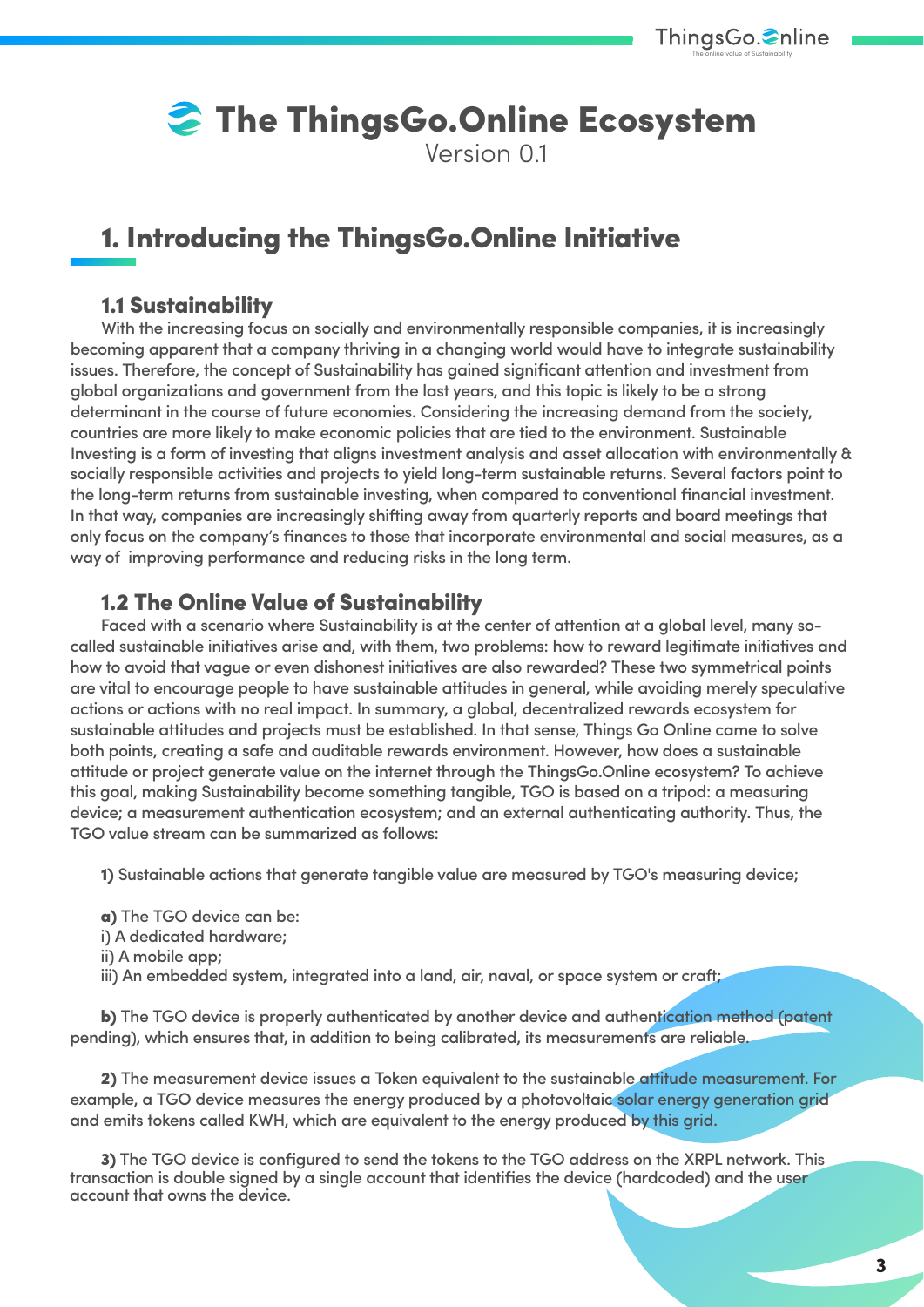

4) The TGO address receives the sustainable attitude measurement tokens (KWH in this example) and sends in exchange an equivalent amount of TGO utility tokens that can be traded directly in the decentralized brokerage of the XRPL network.

 a) Only XRPL addresses associated with accounts in Global.id are enabled to receive TGO tokens. Thus, a sustainable attitude/project is considered enabled when its measurement tokens are issued by an XRPL address that is verified against an identity registered in Global.id;

 b) The addresses of projects eligible to receive TGO tokens are approved by the TGO (Decentralized Autonomous Organization - DAO) community, which organizes and meets using the Global.id platform.

 c) The enabled projects prove through evidence (videos, photos etc) that the TGO device is measuring the actual declared system, as it is. Example: if the TGO device measures a photovoltaic system, videos of the device being installed in the photovoltaic system must be provided, showing the brand and model of its inverter etc.

 d) An Independent Certifying Authority, through a specific process, certifies that the proofs listed in (c) are enough for enabling the project or attitude.

5) By using authenticated physical measurement associated with independent certification, TGO avoids Greenwashing, being therefore an ecosystem that registers, authenticates and audits actions, providing a solid basis for both the monetization of actions and for the concept of Sustainability itself.

In this way, TGO provides a validation ecosystem for sustainable attitudes and projects, delivering greater security and transparency for Sustainability actors and investors.

## 2. Mission, Vision, Core Values, Competences

#### 2.1 Mission

Create Internet Value for Sustainable Projects and Attitudes. Our goal is to become the main global, decentralized rewards ecosystem for sustainable attitudes and projects. We aim at bringing innovation to the traditional market of environmental impact mitigation, such as carbon credits and carbon markets.

#### 2.2 Vision

Our vision is to engage and make it easy for every person and companies of all sizes to account for and mitigate their environmental and social footprint, by running, working on, or supporting sustainable projects and sustainable attitudes.

#### 2.3 Core Values

- **Innovation:** TGO brings innovation to the socio-environmental impact compensation markets through an exclusive model that brings flexibility, accessibility and greater reliability to the momentization of sustainable attitudes and projects;
- Sustainability: in order to achieve sustainability we must balance economic, environmental and social factors in equal harmony. To account and support global-wide sustainable projects and attitudes we've designed the ThingsGo.Online ecosystem;
- Trust: True collaboration can only exist in an environment of trust. The TGO working environment is open, honest, collaborative, and community oriented. Our team feels comfortable and confident to take risks, and trust their ideas will be well received. The team members do not undermine one another, nor do they try to take credit for others' ideas and work;
- Creativity: Team members are sources of new ideas, fueling better solutions. TGO embraces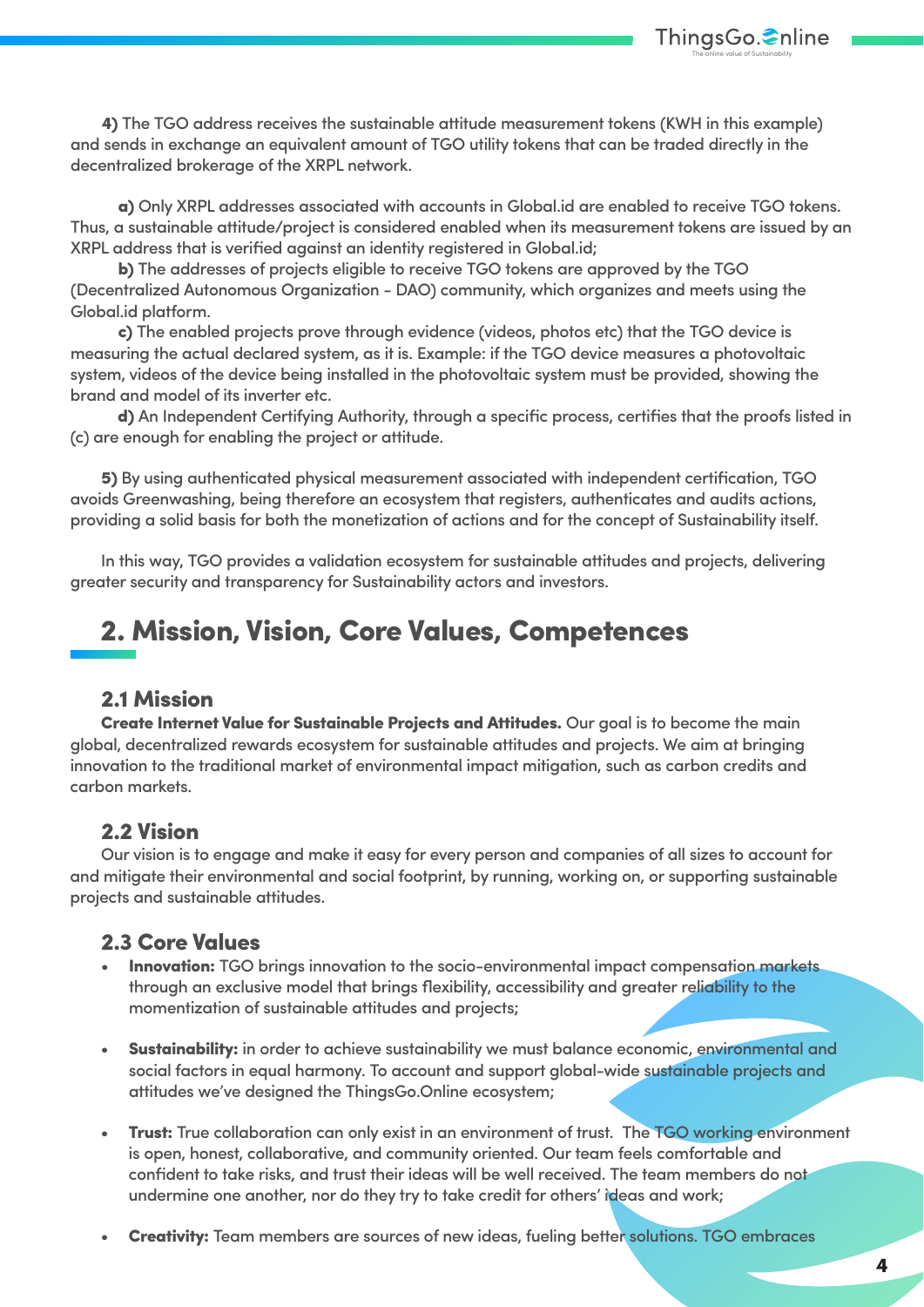**Community:** The TGO ecosystem is designed to be community-driven, based on service, on participation, and on interactions. We put in time, energy, ideas and money, going toward the goal of helping the community thrive;

The online value of Sustainability

ThingsGo.**€**nline

#### 2.4 Competences

Our core team excels in sustainability, economics,hardware/software engineering, and in Research, Development, and Innovation (R&D&I).

# 3. Tokenization

#### 3.1 The concept

The concept of tokenization has existed since the first currency systems emerged centuries ago as a means to reduce risk in handling high value financial instruments, by replacing them with surrogate equivalents. In the physical world, coin tokens have a long history of use replacing the financial instrument of minted coins and banknotes. In the digital world, similar substitution techniques have been used since the 1970s as a means to isolate real data elements from exposure to other data systems ("Tokenization (data security)").

Therefore, we can conclude that the world already works with digital assets for some time. The difference is that Blockchain and Distributed Ledger Technologies (DLT) allow for greater decentralization of the custody, compliance, transaction, verification, and control processes of assets by the involved parties.

The term "Blockchain" has become so generic that it can be confusing sometimes. Other related common terms like tokens, coins, cryptocurrency, they all are considered as one thing by most people. However, they all have their own functionality, which differs from each other. Tokens are of few types, such as: utility tokens, security tokens, collectible tokens, reward tokens, assets tokens, currency tokens, NFT, etc. A Non-Fungible Token is a unique type of token and a collectible token (Sharma).

One can say that blockchain is a type of distributed ledger. Distributed ledgers use independent computers (referred to as nodes) to record, share and synchronize transactions in their respective electronic ledgers (instead of keeping data centralized as in a traditional ledger). Blockchain organizes data into blocks, which are chained together in an append only mode (WORLD BANK).

#### 3.2 The opportunities

As digital transformation becomes even more important it urges to identify opportunities for economic, social and environmental improvements. Tokenization and digital assets have emerged as one such opportunity, modernizing the financial system infrastructure and also improving existing capital markets by providing new platforms, improving access to funding and credit facilities, tokenizing assets to unlock liquidity, and creating new opportunities for both issuers and investors (Al Muhairi et al.).

Within the context of blockchain and distributed ledger technology (DLT), tokenization is the representation of a particular asset through the issuance of tokens representing fractional shares of the underlying asset, making them applicable to virtually all industries for a variety of different purposes – from raising capital to fractionalising assets to unlocking liquidity and value (Al Muhairi et al.). Like a redeemable coupon, a token can represent a share of any tradable asset, such as equity, debt, real estate, commodities, and more.

Over the past years, tokenization has been steadily gaining traction as a means of modernizing financial market infrastructure and creating new investments. There are numerous benefits of tokenization, one of them is the ability to help Small and Medium Enterprises (SME) receive the capital needed from a wider range of investors and, on the other side, allow investors to diversify their portfolios; its versatility allows tokenization to be applied across different sectors, from real estate to investing in fine arts, to restructuring debts and also to support low-carbon and climate-resilient growth, ensuring that those processes are secure, transparent, auditable, and integrated with other digital channels such as e-KYC/AML for investor onboarding (Bin Touq et al.).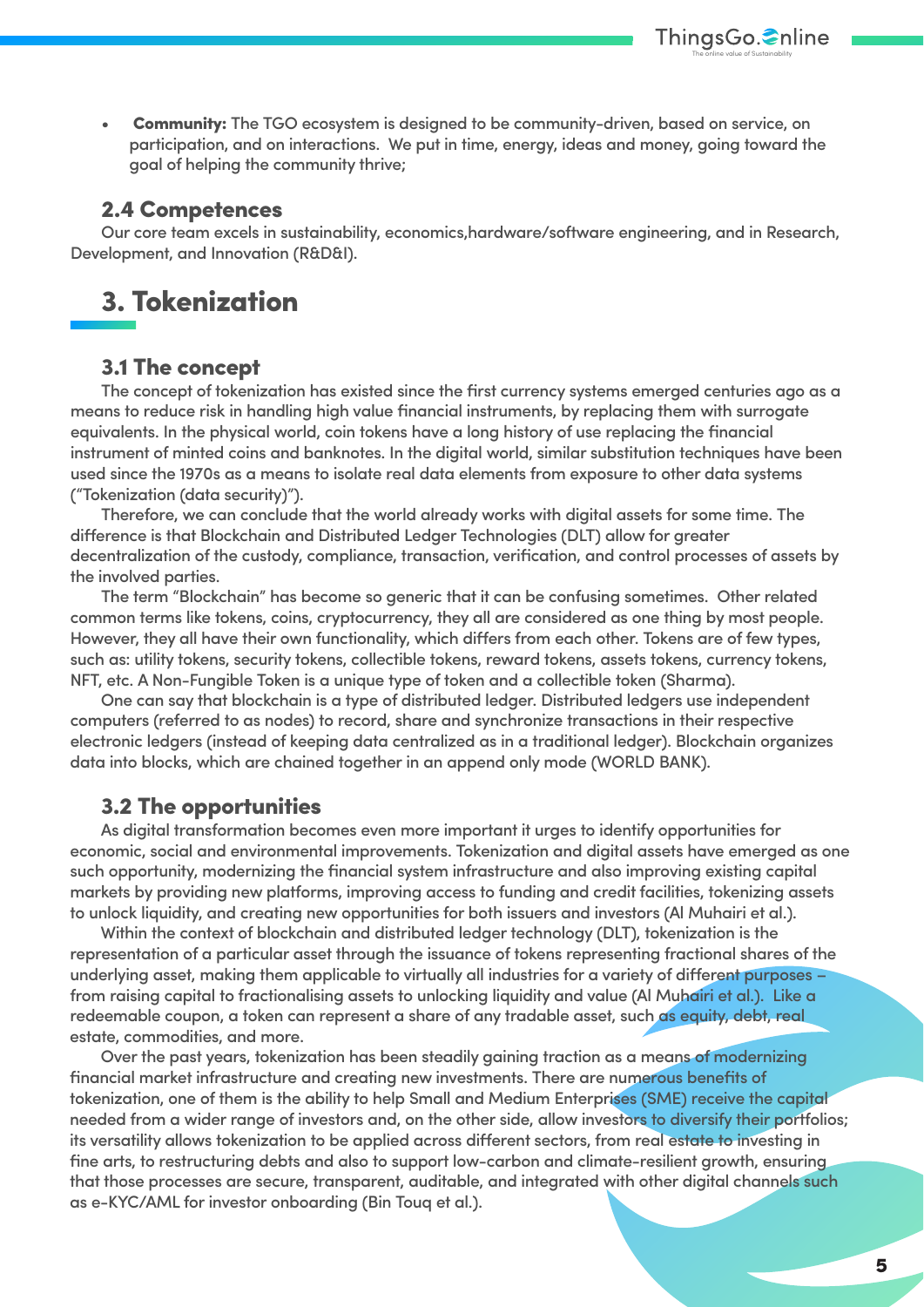

#### 3.3 Utility and Reward Tokens

A Utility Token is defined as a digital asset that enables future access to products and services offered by an organization through its network. Utility tokens, unlike security tokens and shares, don't provide the rights of ownership over a part of a company, neither were created as an investment. Utility tokens are a form of digital assets created for spending within a particular blockchain ecosystem (ETORO).

Utility tokens can be used to create unique incentive mechanisms that enable people to perform unique actions within the ecosystem knowing they will be compensated. One good example is a model that engages people to use renewable energy, tracking the data and reporting it using IoT devices and they receive tokens as compensation through the blockchain (ETORO).

# 4. ThingsGo.Online Ecosystem

#### 4.1 Blockchain and Distributed Ledgers Technologies (DLT)

#### 4.1.1 Blockchain and DLT

A blockchain is a type of database that takes a number of records and puts them in a block (rather like collating them onto a single sheet of paper). Each block is then 'chained' to the next block, using a cryptographic signature. This allows block chains to be used like a ledger, which can be shared and corroborated by anyone with the appropriate permissions (Government Office for Science).

A distributed ledger is essentially an asset database that can be shared across a network of multiple sites, geographies or institutions. All participants within a network can have their own identical copy of the ledger. Any changes to the ledger are reflected in all copies in minutes, or in some cases, seconds. The assets can be financial, legal, physical, or electronic. The security and accuracy of the assets stored in the ledger are maintained cryptographically through the use of 'keys' and signatures to control who can do what within the shared ledger (Government Office for Science).

#### 4.1.2 The XRP Ledger

The XRP Ledger (XRPL) is a decentralized, public blockchain led by a global developer community. It's fast, energy efficient, and reliable. With ease of development, low transaction costs, and a knowledgeable community, it provides developers with a strong open-source foundation for executing on the most demanding projects—without hurting the environment (XRPL Foundation).

These unique properties, such as its fast and efficient consensus algorithm and censorship-resistant transaction processing, are attracting thousands of developers building innovative projects and applications across blockchain use cases, including tokenization of assets, online gaming, asset custody, NFTs, and DeFi.

XRP Ledger's innovation relies on the shared community experience of builders and is maintained by independent participants of a global "XRP Community," of which the US-based Global Company Ripple is one of the active members. Independent validator nodes come to an agreement on the order and validity of XRP transactions. This agreement, called consensus, serves as final and irreversible settlement. The ledger reaches consensus on all outstanding transactions every 3-5 seconds, at which point a new ledger is issued. Anyone can be a validator, and active validators on the ledger today include universities, exchanges and financial institutions (Ripple Company).

XRP Ledger has a built-in Decentralized Exchange (DEX) with an already relevant liquidity market, mostly based on pairs where the XRP is the base coin. All that said, XRP Ledger is the very first Blockchain/DLT technology choice to develop and run the TGO ecosystem.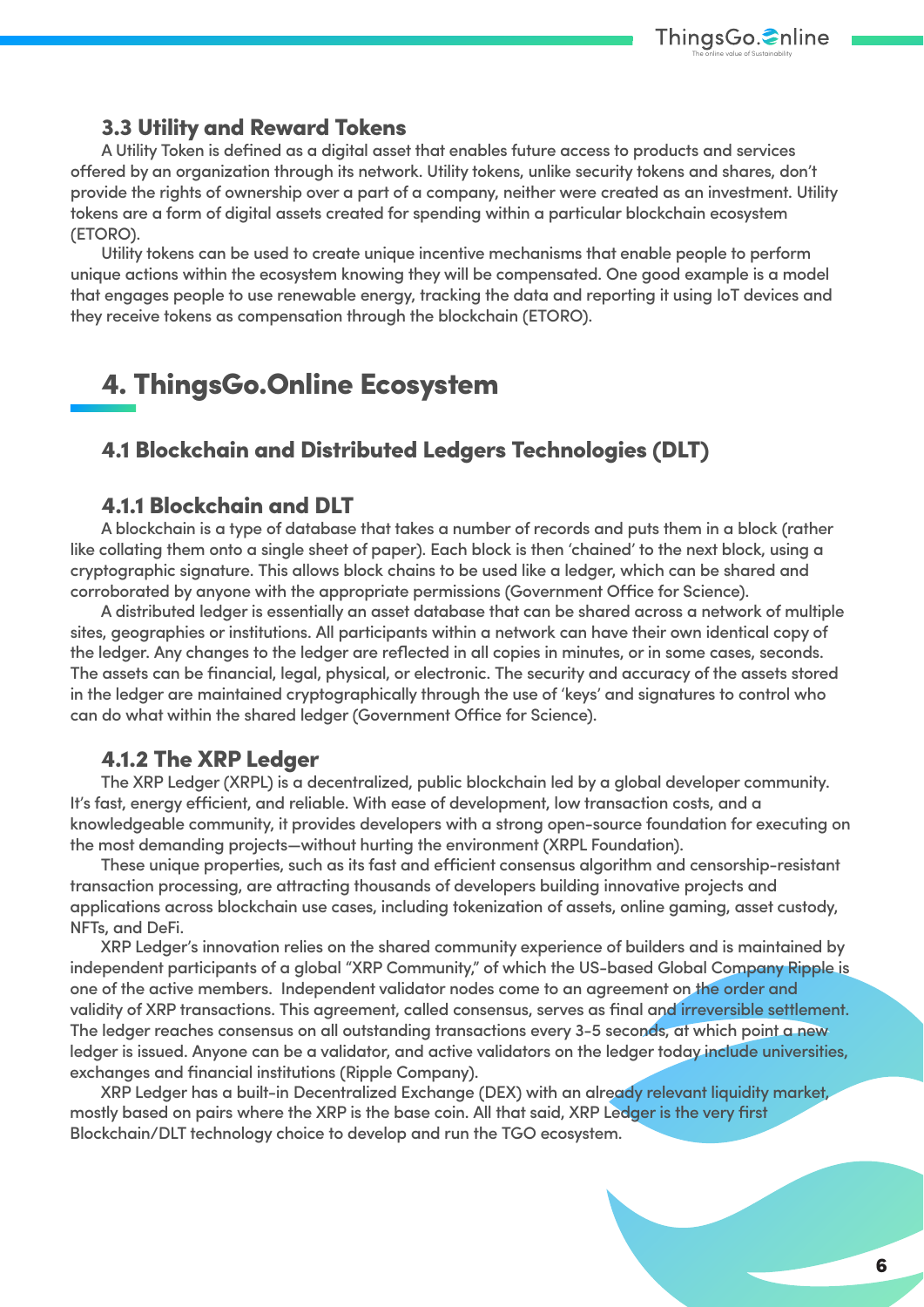#### 4.2 ThingsGo.Online Technology

#### 4.2.1 Blockchain and DLT

In order to present the information about the TGO architecture quickly, clearly and a better visual understanding the TGO reward ecosystem is described in the infographic below:



**1:** IOT devices measure the sustainable projects/attitudes and send their issued token (KWH,CO2, HLh, etc) to the TGO certified XRPL address.

2: The TGO certified XRLP address sends back (swap) TGO tokens to the project/attitude XRLP address.

- 3: TGO Tradina (Buy and Sell Ordres).
- 4: Companies + people buy the TGO token in the Exchange and send it back to the TGO issuer.
- 5: The TGO Certifying entity issues the TGO-NFT (named GIVEBACK) and sends it back to the companies + people, certifying the sustainability value supported by them.

#### 4.2.2 Giveback™: The NFT-Token of the TGO Ecosystem

Giveback™ is a concept and a tool by which individuals or companies may retribute, or giveback, their social and/or environmental footprint to the society. In the TGO ecosystem this concept is materialized as a non-fungible token (NFT), providing a way to certify the financial support of individuals or companies to sustainable projects/attitudes. Giveback™ is a Trade Mark of Biotecam, one of the companies that supports TGO.

# GIVEBACK ™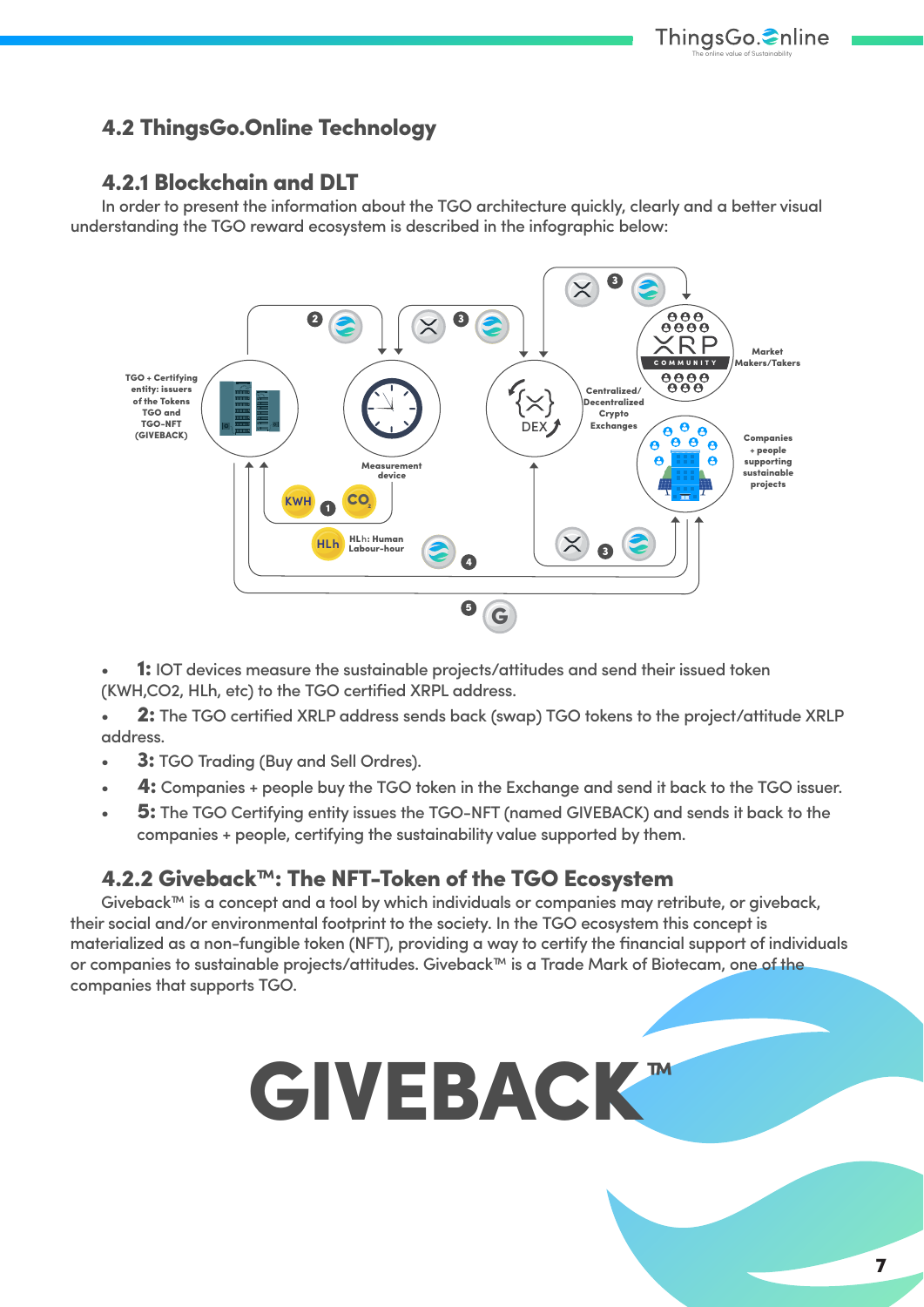# 5. The Certifying Authority

Right now, the TGO founder companies are defining the terms of the certification process with a non-profit, global certification authority. However, given the Non Disclosure Agreement signed with this authority, we cannot anticipate these terms before they are fully negotiated. As soon as possible this partnership will be announced, and the terms will be introduced to TGO's community.

# 6. Tokenomics

#### 6.1 The opportunities

TGO is a utility and reward token used to reward sustainability attitudes and projects registered in the XRP Ledger. Its main utility is to be swapped for the tokens issued by the TGO's universal measurement devices, which in turn is responsible for measuring and accounting for sustainable projects/attitudes.

#### 6.1.1 Properties

Like other tokens in the XRP Ledger, TGO is freely transferable and tradable on the XRP Ledger, meaning you can send it to other users or trade it against other tokens. The issuing account has been permanently locked and it can neverfreeze any TGO holder or issue more tokens.

Token name: ThingsGoOnline Currency Code: TGO Issuing account: rTGoNeK6vpu28U2oE5tiqhH3x8z2jBhxv Total supply: Fixed 1,000,000,000 TGO (1 Billion)

#### 6.1.2 How to get TGO token

- Participating in the global reward program measuring and accounting for sustainable projects/attitudes;
- Being a local supporter of TGO ecosystem;
- Participating in giveaway campaigns by joining TGO community group at Global.id, Telegram and discord channels and also following us at twitter. The link for these social medias can be found at our webpage [\(https://thingsgo.online\)](#page-0-0);

Ps1: Future giveaways will require an XRP Ledger account (address) verified by Global.id;

Ps2: To receive TGO tokens one must add a trustline to the TGO Issuing account at XRP Ledger;

- Testing new features of the TGO ecosystem;
- Acquiring TGO tokens from other users.

#### 6.2 TGO Token Distribution

Tokenomics:

- 10%: TEAM;
- 10%: N-phased Airdrops (Trustline, HODLing period, Trading, verified members, etc);

15%: Reserve (Partnerships, Exchange Listings, TGO community rewards, marketing, operational, etc);

• 65%: Operational (Swap TGO for sustainable attitudes and projects issued tokens)

#### 6.3 Team Vesting Schedule

The team distribution will occur as follows:

- 10%: January 2022, with no specific requirements;
- 15%: At the end of each quarter. To unlock these percentages it is required that at least the same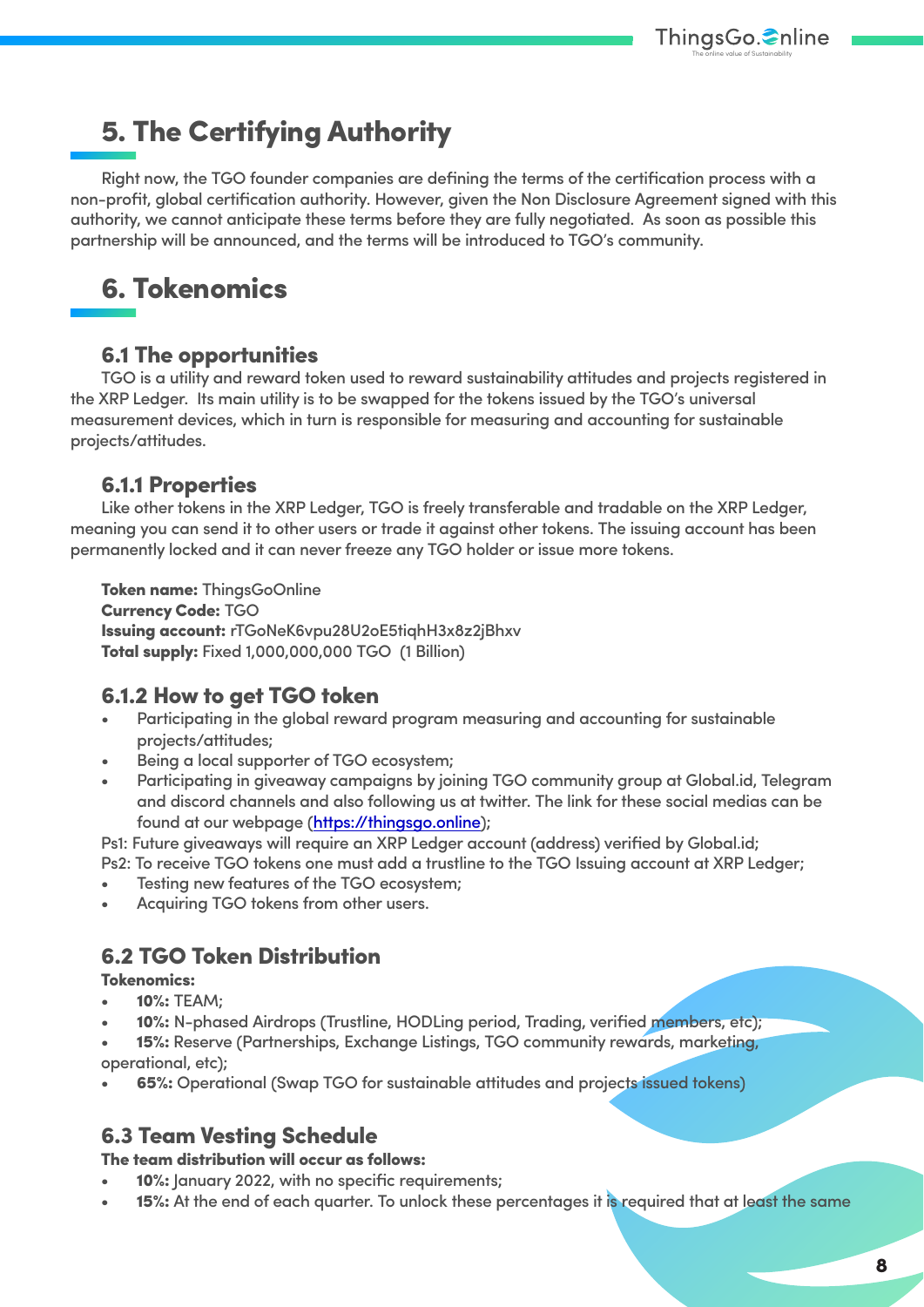percentage has been already unlocked by the swapping operations of the TGO ecosystem.

#### 6.4 Giveback™ NFT Token Information

The Giveback™ NFT token is a certificate issued for each account on XRP Ledger which sends TGO payment transactions to the TGO's Cold or Hot Wallet accounts. Sending the TGO token to the Cold Wallet means to burn that amount forever, since this is a blackholed wallet. On the other hand, sending the TGO token to the hot wallet will recirculate the token in the TGO reward ecosystem economy, as is from this wallet that the TGO ecosystem swaps measurement and TGO tokens. More information on the Giveback NFT issuing mechanism will be supplied in future versions of this whitepaper.

# 7. Value proposition

Faced with a scenario where Sustainability is at the center of attention at a global level, many socalled sustainable initiatives arise and, with them, two problems: how to reward legitimate initiatives and how to avoid that vague or even dishonest initiatives are also rewarded? These two symmetrical points are vital to encourage people to have sustainable attitudes in general, while avoiding merely speculative actions or actions with no real impact. In summary, a global, decentralized rewards ecosystem for sustainable attitudes and projects must be established.

In that sense, "Things Go Online" is an initiative founded by a multi-company consortium partnering to create a global blockchain-based ecosystem to solve both points, providing a safe and auditable rewards environment, to "Create Internet Value for Sustainable Projects and Attitudes." Its goal is to become the main global and decentralized rewards ecosystem for sustainable attitudes and projects, bringing innovation to the traditional market of environment impact mitigation, such as carbon credits and carbon markets, and making it easy for every person and companies of all sizes to account for and to mitigate their environmental and social footprints, by running, working on, or supporting sustainable projects and attitudes.

# 8. Roadmap

#### 8.1 Milestones

#### Q4-21:

- First version of the TGO website:
- Blackholing the TGO issuer account address;
- First Trustline-based TGO-token's AirDrop;
- Writing and Publishing the first version of the white paper, describing the TGO ecosystem and proposed value.

#### Q1-22:

- Updating the white paper;
- Launching the new TGO website;
- Integration of our universal IOT measurement device with XRP Ledger;
- Launch the second AirDrop campaign;
- Launch of the first real use case of the TGO ecosystem: measurement and online value creation for a sustainable project already in operation;
- Sign up of the international partnership for certification of the TGO ecosystem;
- Start the procedures to list the TGO Token in a centralized exchange;
- Design the TGO-NFT token, named GIVEBACK™.

#### Q2-22:

• Launch the GIVEBACK™ NFT Token allowing people and companies to swap TGO and GIVEBACK™ tokens;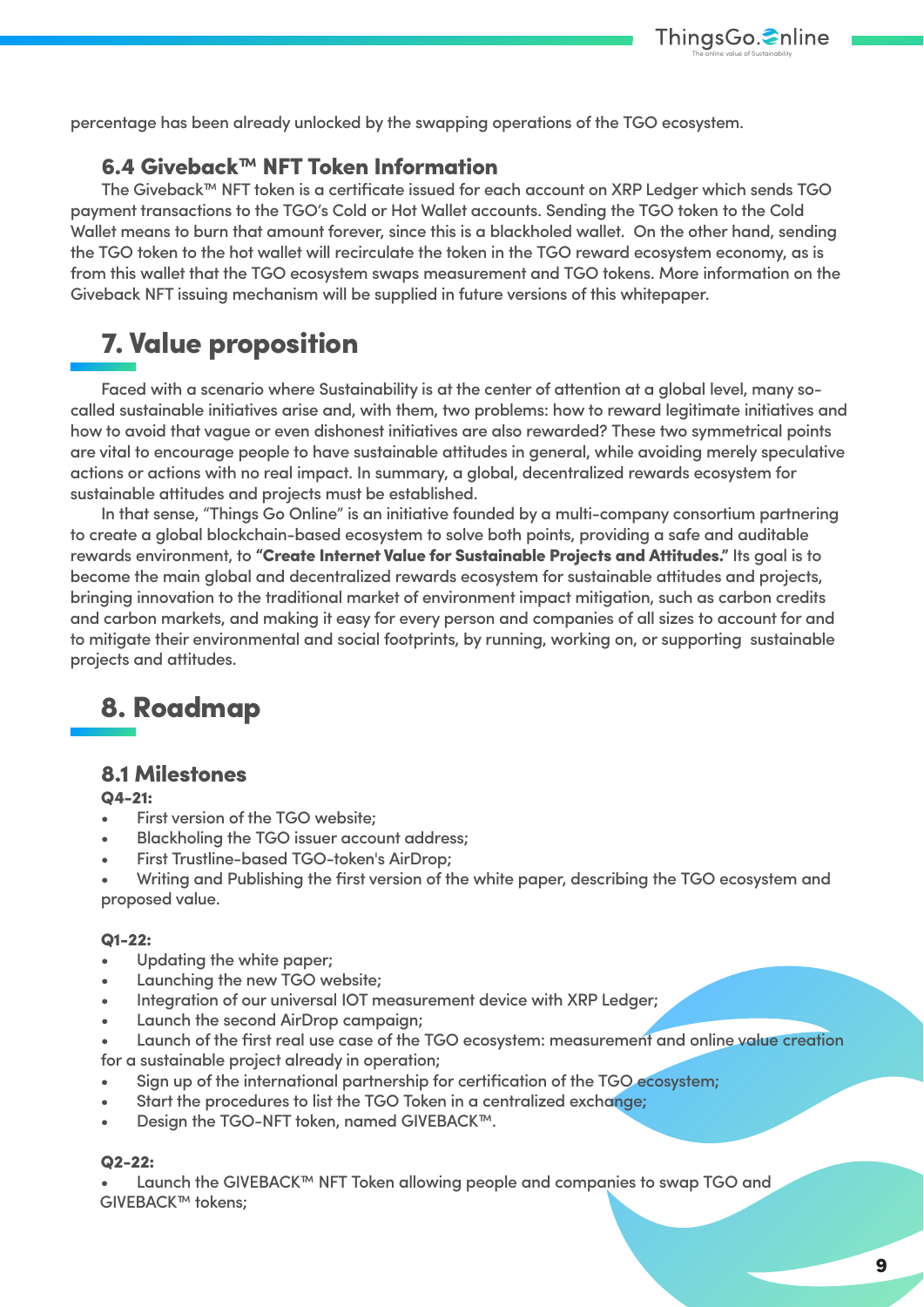

• Integrating Global.id and Xumm KYC verification into the process of certificating the measurement and accounting of sustainable projects and attitudes

- Integrating XRPL Hooks feature to automate the TGO-Measurement Token swap process.
- Launch of the TGO APP:

# 9. Supporting Companies

TGO is currently supported by a group of four companies that have been working together on different technology projects for sustainability:

Biotecam: specialized in sustainable solutions based on biotechnology;

ENELTEC: hardware & embedded software, automation;

LRGE Systems: information & embedded systems

TAC Consulting: product & project management, innovation management.

# 10. Legal Disclaimer

The information provided on this document and website does not constitute investment advice, financial advice, trading advice, or any other sort of advice and you should not treat any of this website's content as such. The purpose of TGO is to support the Sustainability Registry Ecosystem proposed by the ThingsGo.Online and not for speculative purposes. Acquiring TGO does not grant any right or influence over any project or company.

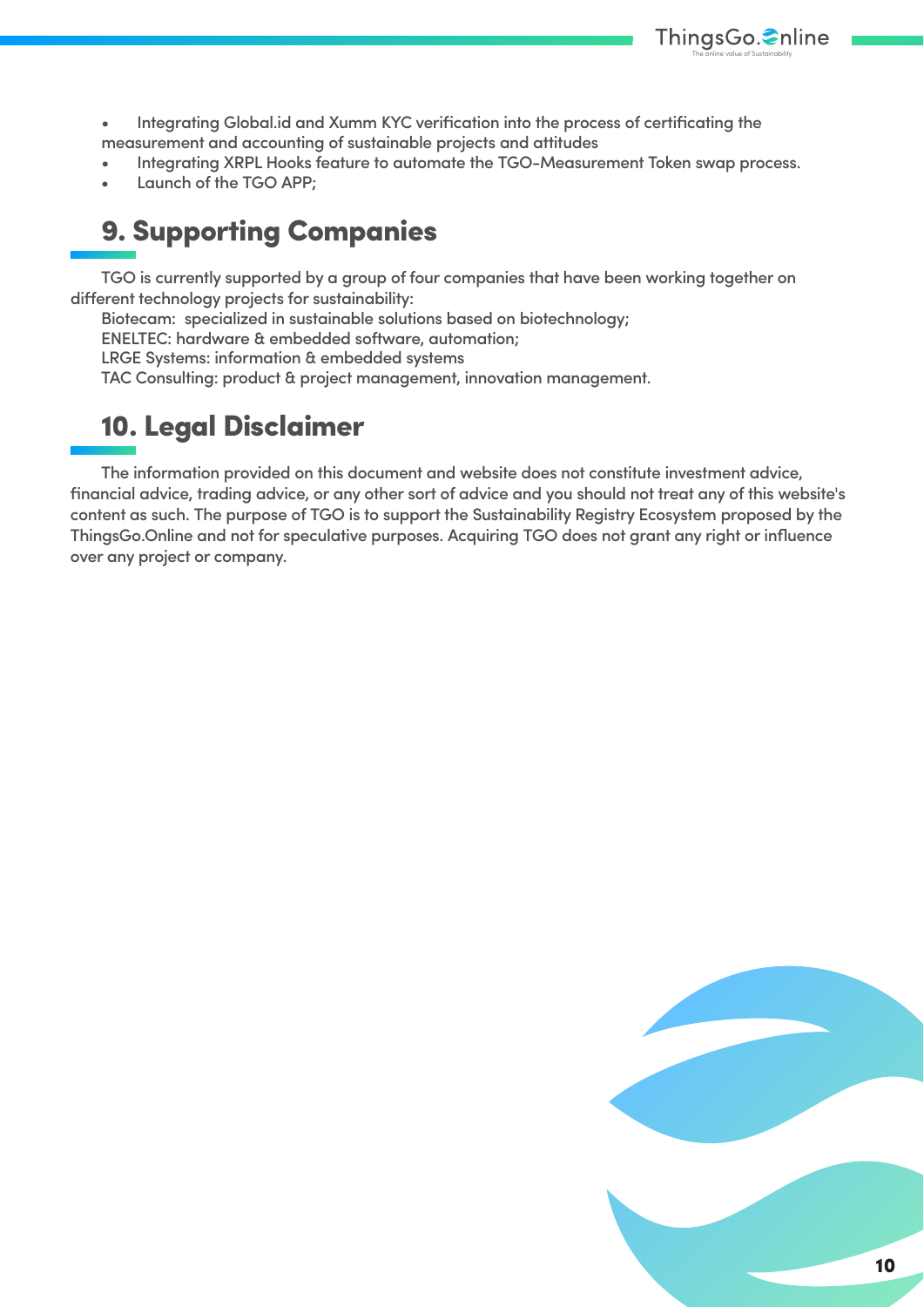## 11. References

- 1. Al Muhairi, Mariam, et al. Tokenisation and Digital Assets: A Transformative Approach Towards Investments. Edited by United Arab Emirates (UAE) Centre for the Fourth Industrial Revolution. Nov 2020, https://www.dubaifuture.ae/wp-content/uploads/2020/11/DFF-Tokenisation-and-Digital-Assets-Report-Eng.pdf.
- 2. Bin Touq, Abdulla, et al. "Digital tokens could transform the economies of the Middle East and North Africa - if the governance keeps up." Global Technology Governance Summit, World Economic Forum, Apr 2021, https://www.weforum.org/agenda/2021/03/digital-tokens-couldtransform-the-economies-of-the-middle-east-and-north-africa/.
- 3. ETORO. "What Is a Utility Token?" eToroX, https://etorox.com/blockchain-academy/what-is-autility-token/. Accessed 18 December 2021.
- 4. Government Office for Science. "Distributed Ledger Technology: beyond block chain." GOV.UK, 2016, https://assets.publishing.service.gov.uk/government/uploads/system/uploads/attachment\_dat a/file/492972/gs-16-1-distributed-ledger-technology.pdf. Accessed 6 December 2021.
- 5. Ripple Company. "How Does the XRP Ledger Work?" Ripple, https://ripple.com/xrp/. Accessed 6 December 2021.
- 6. Sharma, Toshendra Kumar. "Security Tokens vs. Utility Tokens : A Concise Guide." Blockchain Council, 6 September 2019, https://www.blockchain-council.org/blockchain/security-tokens-vsutility-tokens-a-concise-guide/. Accessed 6 December 2021.
- 7. "Tokenization (data security)." Wikipedia, https://en.wikipedia.org/wiki/Tokenization\_(data\_security). Accessed 6 December 2021.
- 8. WORLD BANK. "Blockchain & Distributed Ledger Technology (DLT)." World Bank Group, 12 April 2018, https://www.worldbank.org/en/topic/financialsector/brief/blockchain-dlt. Accessed 18 December 2021.
- 9. XRPL Foundation. "The XRP Ledger." Home XRPL.org, https://xrpl.org/. Accessed 6 December 2021.